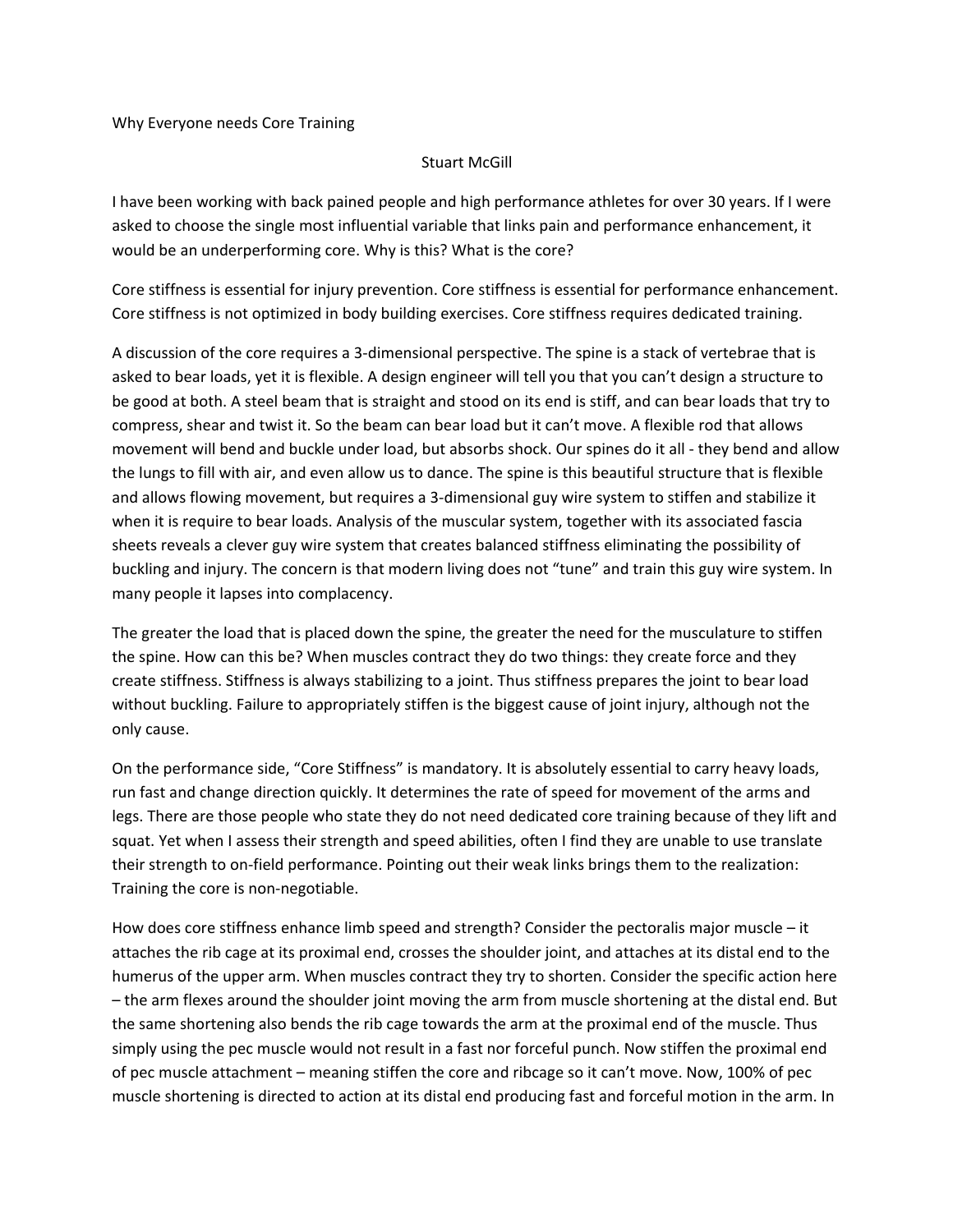the same way a stiffened core locks down the proximal ends of the hip muscles producing fast leg motion. A loss of core stiffness causes the torso to bend when sprinting, and a loss of speed ‐ some force was robbed that should have been expressed in leg velocity. Thus, a universal law of human movement is illustrated – proximal stiffness enhances distal mobility and athleticism.

Consider a 340 pound NFL lineman, who is strength trained in the weight room on Olympic lifts and power cleans. His coaches believe he is well trained. Yet the athlete has back pain that limits training. Measuring his cutting speed – the ability to take 5 fast strides forward, plant a foot and cut to the right reveals his great weakness and strength imbalance. The pelvis drops on the swing leg side and the spine bends laterally. He reports a twinge of pain. All of his strength training has been performed with two legs on the ground. All of the pulls, lifts and presses never trained the core in 3‐dimensions. The weak link is limiting his performance and causing stress and pain. Addressing this with loaded carrying exercises produced more lateral spine stiffness in his core. His pelvis and spine produce appropriate proximal stiffness (proximal to the hip joint) so that more velocity of all of the muscles that cross the hip joint go to the distal side of the joint resulting in faster leg speed. Further, the spine does not bend, the stress concentration at the joint is eliminated and the pain is gone. This example demonstrates that the hip muscles were limited by a weaker lateral core. Specifically, the gluteal muscles on the stance leg were confined by the lateral core muscles on the swing leg side of the body – in this case the lateral obliques and quadratus lumborum. Good training always addresses the elements that assist and potentiate one another throughout the body linkage. The core is home base.

Proximal stiffness, or stiffening the core between the hip and shoulder joints produces higher limb speed and force. Strike force in MMA or baseball or golf, is governed by this universal principle. Limb speed for throwing, running, and directional change is a fundamental athleticism. While proximal stiffness (the core) governs all of these athletic objectives it also reduces back pain and injury by reducing the spine bending when loads are imposed. The spine loses its load bearing strength as it is bent more away from its neutral posture.

So now we can answer the question – what is the core. Proximal stiffness occurs between the ball and socket joints – ie. the hips and shoulders. It involves all of the muscles in the torso. They function primarily to stop motion. They should be trained this way. The core also involves the muscles that cross the ball and socket joints that have distal connections – psoas, the gluteals, latissimus, pecs, etc.

There are many ways to train these in progressions to enhance performance and injury resilience. I have described these in my book, "Ultimate back fitness and performance" (www.backfitpro.com). Every person will have different requirements – hence each person will need guidance in how to create the best program for themselves.

Still not convinced that dedicated core training is mandatory? The most essential of human movements is the ability to walk. Children with paralysis of quadratus lumborum can hardly walk. The pelvis, if not stiffened to the lumbar spine with quadratus contraction, simply bends laterally so that the torso collapses with the stance phase of the walking cycle. Quadratus is an essential core muscle forming the lateral core. Some of us have enough athleticism such that extra training of the Quadratus is not